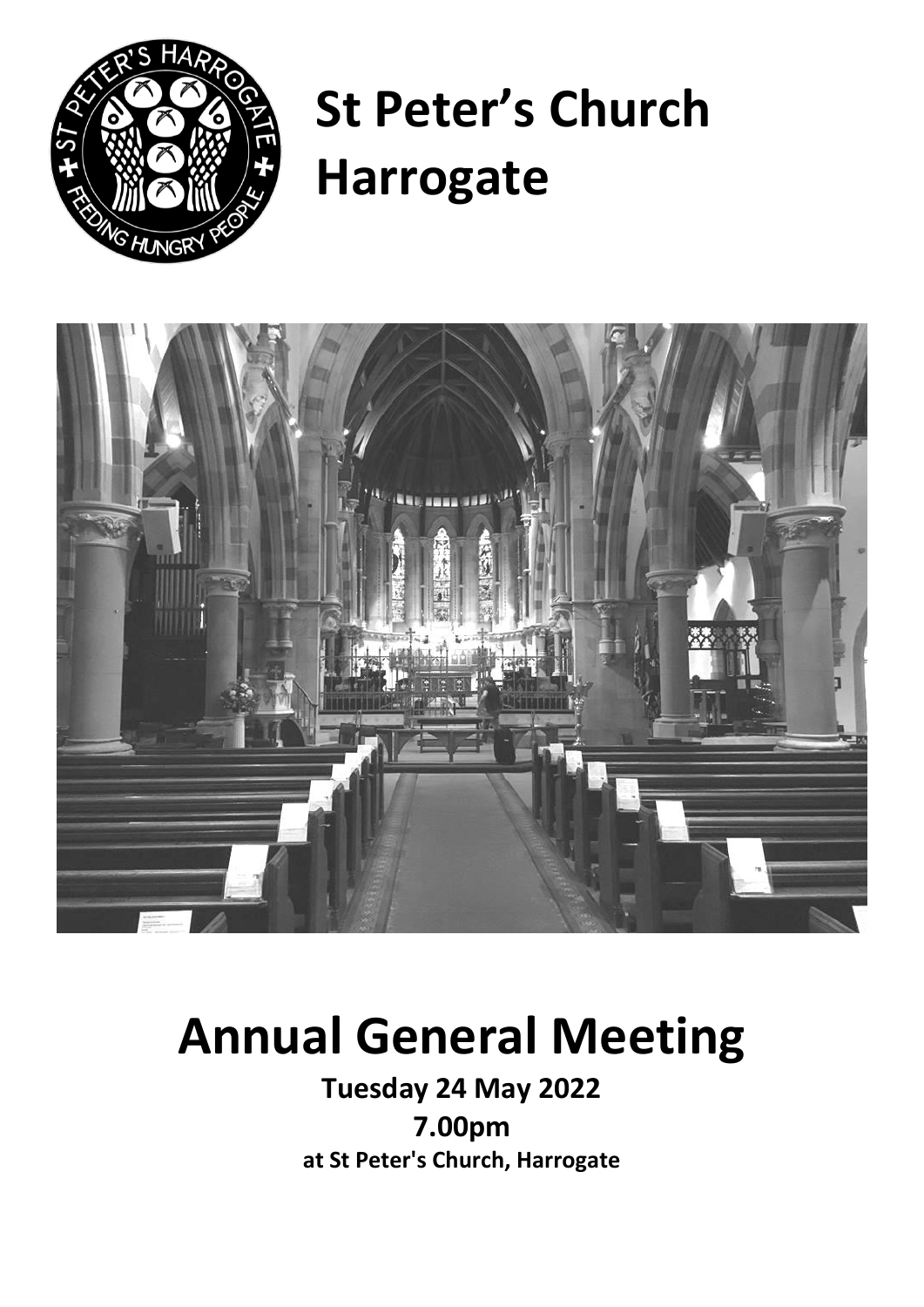## **Contents**

## The Annual General Meeting of Parishioners

## The Annual Parochial Council Meeting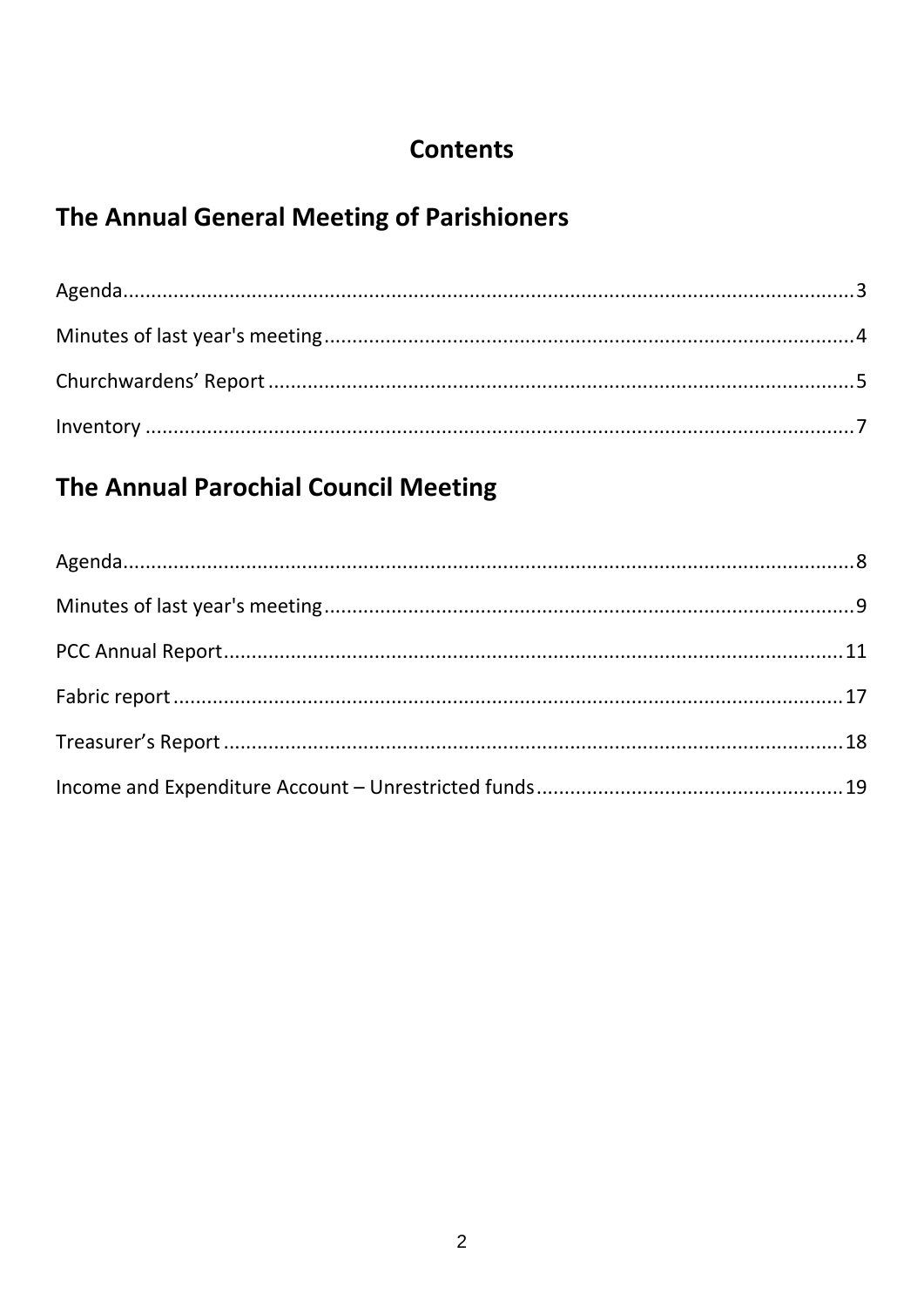## <span id="page-2-0"></span>**Agenda**

- 1. Opening prayers
- 2. Minutes of last year's meeting
- 3. Matters arising
- 4. Churchwardens' Report
- 5. Inventory
- 6. Election of Churchwardens for 2022 2023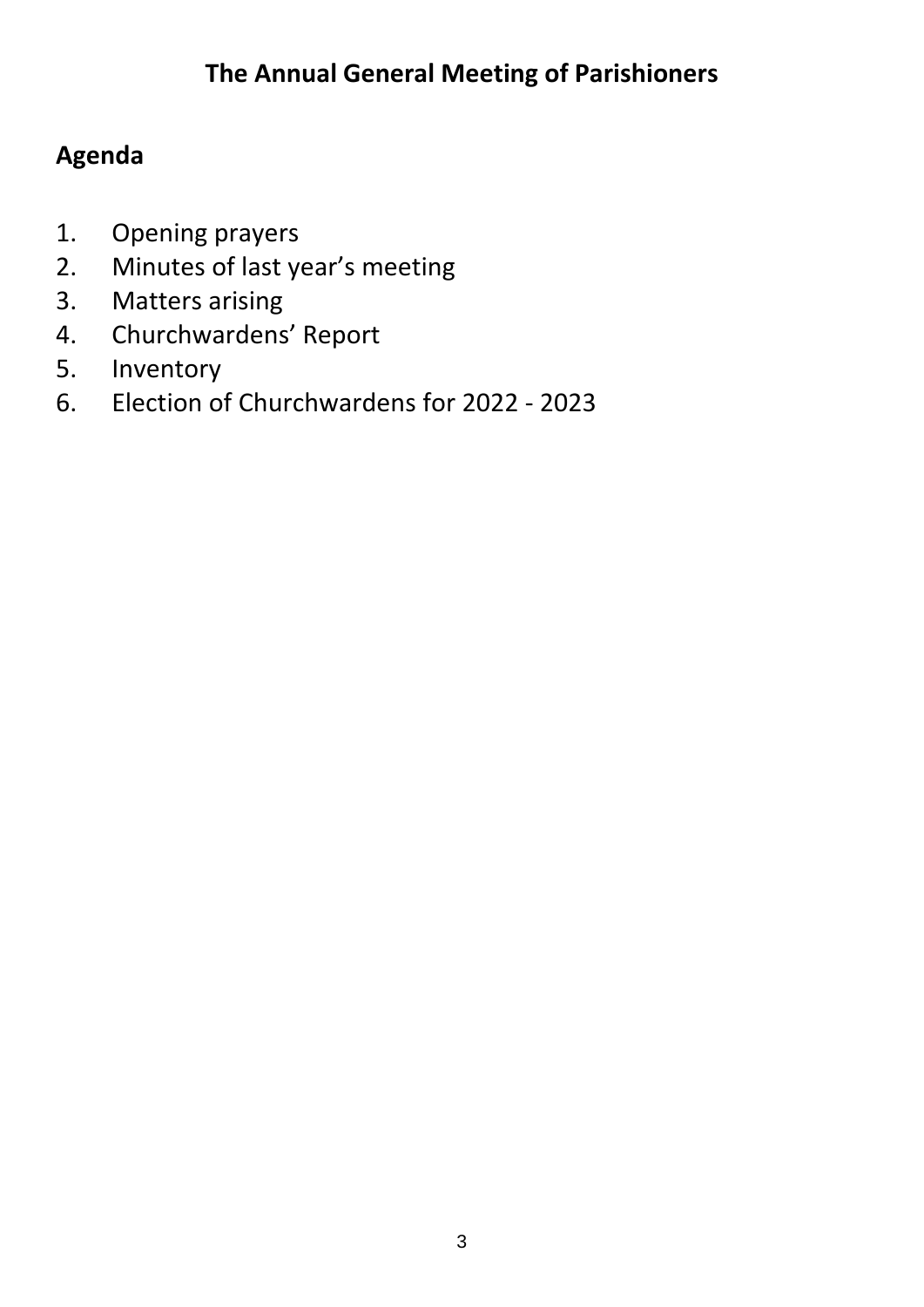## <span id="page-3-0"></span>**Minutes of last year's meeting**

#### **Minutes of the Annual General Meeting of Parishioners held in St Peter's Church, Harrogate, on Tuesday 25 May 2021 at 7.00pm**

Present: Revd Dr Alan Garrow as Chairman and 31 others (21 people present in church and 10 present on Zoom).

The Vicar welcomed everyone to the meeting and opened it with prayer.

- **1. Minutes** The minutes of last year's meeting were approved.
- **2. Matters arising** There were no matters arising.
- **3. Churchwardens' Report** This had been published in the booklet and was accepted.
- **4. Inventory** This was available for inspection.

#### **5. Election of Churchwardens for the year 2021/2022 –**

Alan paid tribute to Sarah and Sian's service as churchwardens and thanked them for their ongoing commitment to their roles.

Sian Lockwood and Sarah Martin were then duly elected as churchwardens.

The meeting closed at 7.10pm.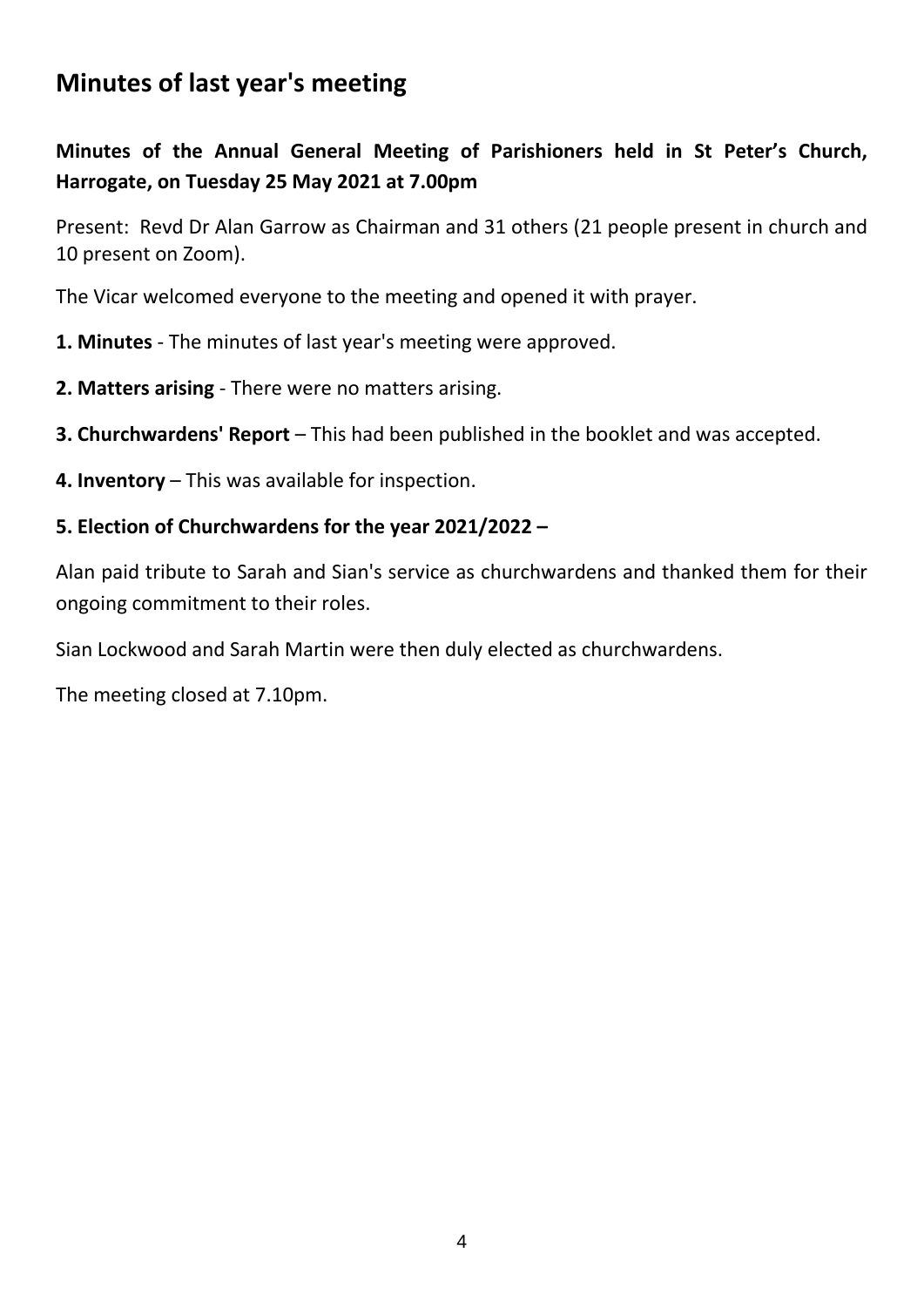## <span id="page-4-0"></span>**Churchwardens' Report**

2021 began with a third lockdown, the longest, and for many people the hardest. The church was closed until mid-March. We went back to our virtual pattern of services and thanks to Hannah and her team's dedication continued to provide meals and food for people who needed that practical help. We started an online Alpha group for five loyal guests

The church slowly began to unlock in the middle of March. We offered people the opportunity to book to attend the 9.30am and 11am services, taking all precautions to avoid infection and introducing a new role of 'doorkeeper'.

The government 'road map' out of lockdown was announced on the 22<sup>nd of</sup> February but proved ever-changing as the Covid-19 virus morphed to become more infectious. Our own re-opening plan changed with the changing government guidance, with ambitions to return to our old-normal being pushed back time and again. We began to blend on-line services with face-to-face services so that Holy Week included on-line Compline and an in-person Good Friday crafts-based service for children which was extremely busy. In May the Toddlers group started again, after a break of 14 months. June saw our first confirmation service in two years, with five young people and one adult confirmed. The Vicarage Garden Party in mid-July became a picnic with games on the stray. We returned to a full complement of services at the end of July, retaining our booking system for busy services with unbooked quieter services. We introduced toy bags for younger members of the congregation. We were finally able to offer refreshments after the morning services in the autumn – a really important step back to our old normal allowing members of the congregation to socialise in person again. Sunday Club started again in the autumn, initially booked but moving to unbooked towards the end of the year. We produced the Net for Advent. Christmas services were in the main unbooked, although we retained the booking system for the busy Christingle services. We began to welcome tenants back into our rooms towards the end of the year.

David Fisher, our dedicated and capable Treasurer for 32 years stepped back from his role at the APCM in 2021. A finance team was established, led initially by Sarah Martin to agree the best way to carry out the many tasks associated with his role. David Hipkin proved a linchpin to the group, taking our accounts online and eventually moving into the role of Treasurer towards the end of the year.

Steve Martin continued to provide dedicated technological assistance during lockdown, allowing the clergy and lay readers to establish a regular pattern of weekday morning and evening prayer and Sunday services at 9.30am and 11am. We continued to stream the 9.30am and 11am services after lockdown ended for those who were unable to get to the church in person and established a dedicated virtual congregation.

Some of the innovations forced by the pandemic were shown to be of real value and have been continued as the church returned towards our old normal. Our doorkeepers became welcomers offering warmth and friendliness for people coming to the morning services. We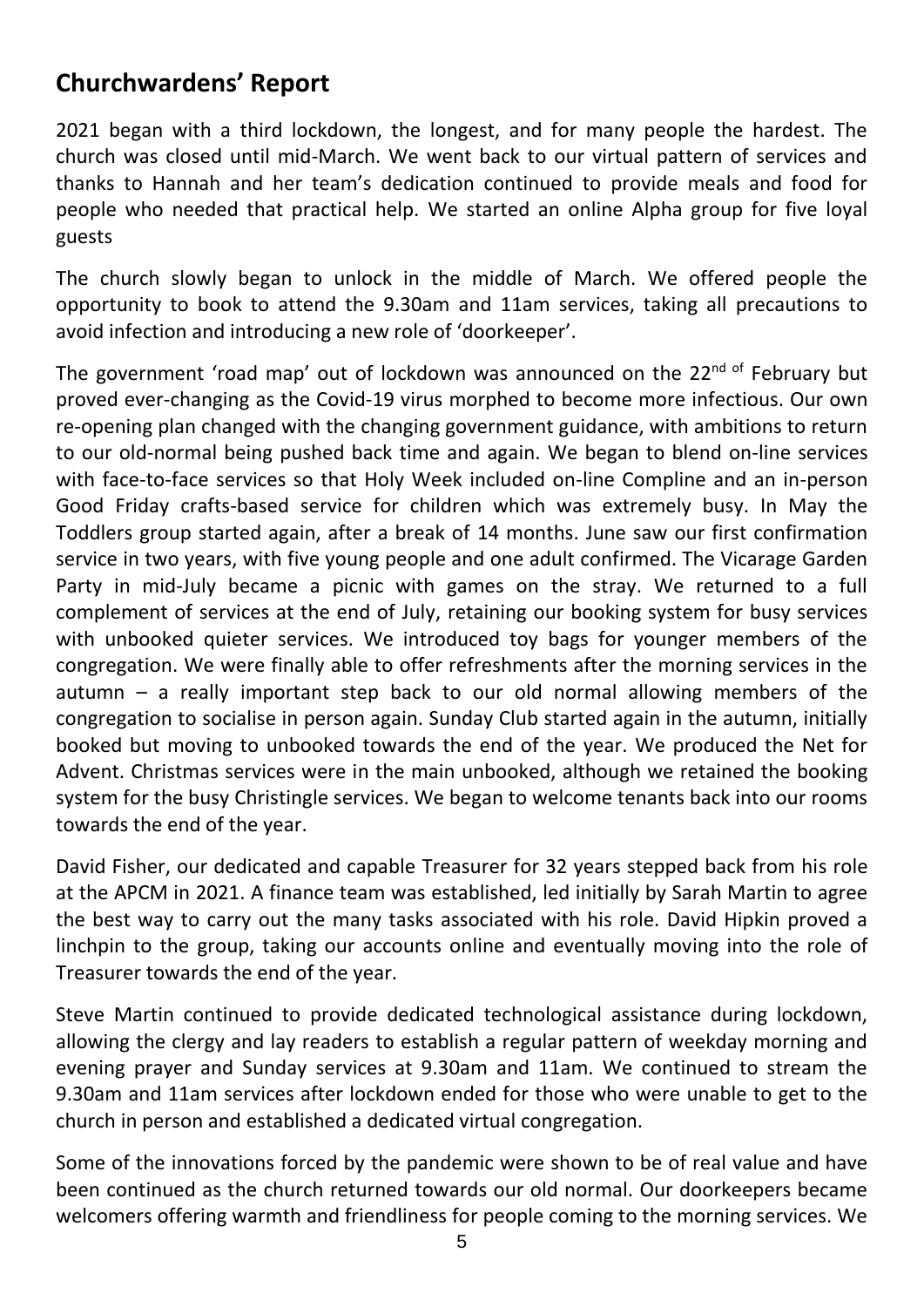retained the toy bags for our children and have keep the screen for the 9.30am service which continues to be streamed.

We had two delightful placements during the year for ordinands. Mark Orrell joined us for 4 weeks in the summer, while Karin Shaw has 40 hours (and more) with us over a year. We are grateful to them for all they have added to our worshipping community.

Church music has been a thread of beauty, providing inspiration for members of the congregation online and in person. We are so grateful to our Director of Music John Longstaff with members of the choir and Jude Williamson with members of the music group for providing such a high standard of music.

The community of the church continued throughout 2021. People cared for each other formally and informally, in many different ways from cards and phone calls to practical help such as shopping. A new pastoral care team was established. The weekly news was again a vital lifeline linking people to each other and the church. Initially online, we began to produce paper copies towards the end of the year as government guidance changed. Members of our congregation who could not get online or to church were sent paper copies of the weekly news so that they could stay in touch. Our food ministry continued throughout the year.

Carole Raw in the parish office continued to play a remarkable role throughout 2021, caring for the church fabric, linking people who needed help, to volunteers and managing our booking service. She successfully gained a number of grants to support salaries during lockdown and to fund the changes needed to reopen our church safely.

Staff meetings, Standing Committee and PCC meetings remained online for most of the year, with little change in the pattern of meetings. Virtual staff meetings proved valuable and continued in that form while we moved towards in-person PCC meetings.

The number of people involved in the life of the church can be counted in the many hundreds. Many offer support and practical help to people in our church community and parish, while others have more formal roles to keep help our services run smoothly, welcome people into our church building and continue and expand our mission to 'feed hungry people.' In reviewing 2021, we are so thankful for all those who worked informally and formally to support services and help people in our church community and parish.

We also offer thanks to:

- Our Clergy team and Lay Readers who have kept our pattern of worship alive
- Steve Martin, whose technical knowledge, and hard work has made it possible to take our services on-line
- All those who help our services to run smoothly including our Welcomers, Duty Wardens, Sidespeople, Sacristans, Administrants, Lesson Readers, and Intercessors
- Our Treasurer David Hipkin and the members of the finance team.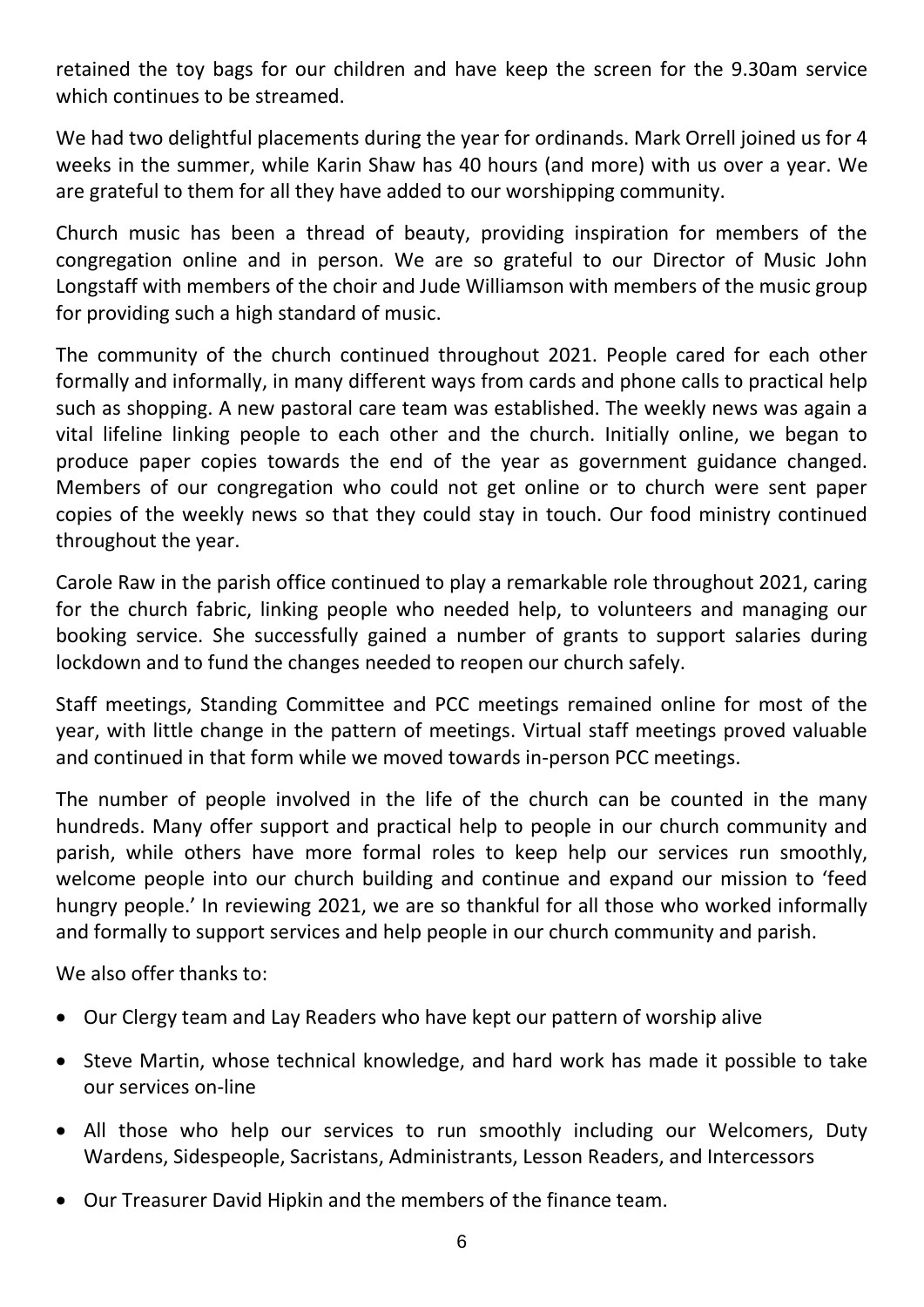- Our editor Marian Chambers of the Weekly News for continuing this most vital link with the church, week on week
- Gillian Sinclair and the Welcoming team who provided a warm welcome to those coming to the church for private prayer
- The members of our pastoral care team
- Our Director of Music, John Longstaff, the Choir, Jude Williamson, the Music Group, and all who contributed to and participated in the leading of music at all our services during this ever-changing time
- Our Parish Administrator Carole Raw for all her hard work to keep people connected and welcomed, as well as ensuring that our church building remained clean and maintained and tenants
- All those supporting the children and young people of our church family
- All those providing and arranging flowers in church
- All the Bellringers at St Peter's
- Everyone involved in our food ministry, especially the Breakfast Club volunteers and those who distribute the food parcels
- Elected members of the PCC and those who retired from office this year

On a personal note, our special thanks go to:

- David Fisher who managed our church finances so well for so many years. We miss him.
- Rachel Fell, our PCC Secretary for her continued hard work and commitment

One of the main duties of the Churchwardens is to support the incumbent. We hope that we have supported him well over this ever-changing year. We continue to be privileged to serve the Parish and to be part of the loving family of St Peter's.

#### **Sarah Martin and Sian Lockwood**

#### <span id="page-6-0"></span>**Inventory**

The Inventory has been brought up to date and is available for inspection.

#### **Sarah Martin and Sian Lockwood**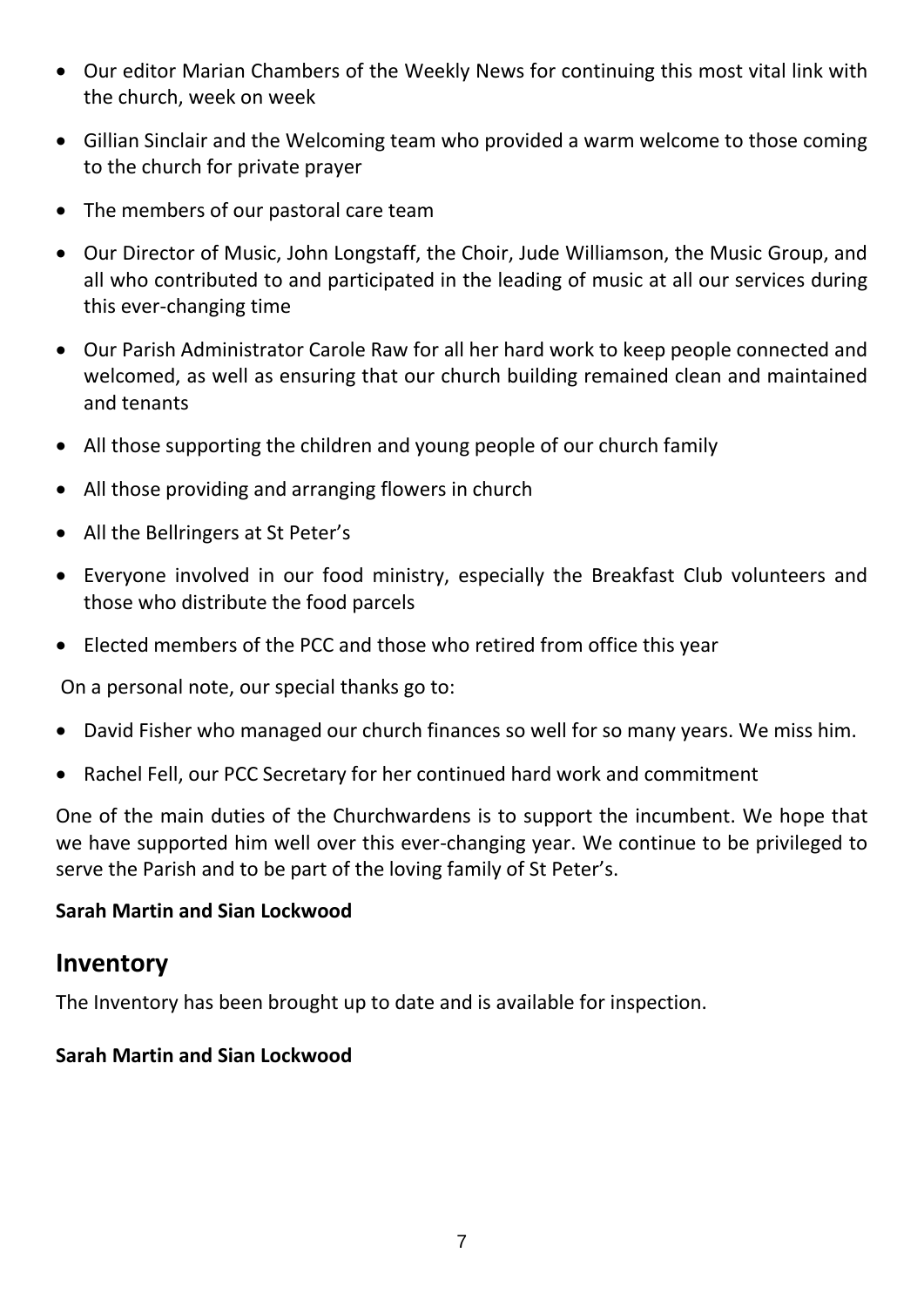## **The Annual Parochial Council Meeting**

## <span id="page-7-0"></span>**Agenda**

- 1. Minutes of last year's meeting
- 2. Matters arising
- 3. PCC Annual Report
- 4. Fabric Report
- 5. Electoral Roll as at May 2022
- 6. Treasurer's Report
- 6. Acceptance of accounts for 2021
- 7. Approval of budget forecast for 2022
- 8. Appointment of Independent Examiner
- 9. Elections:

5 members of the PCC for three years, 4 members for two years and 2 members for one year

1 Deanery Synod representative for one year

10. Any other business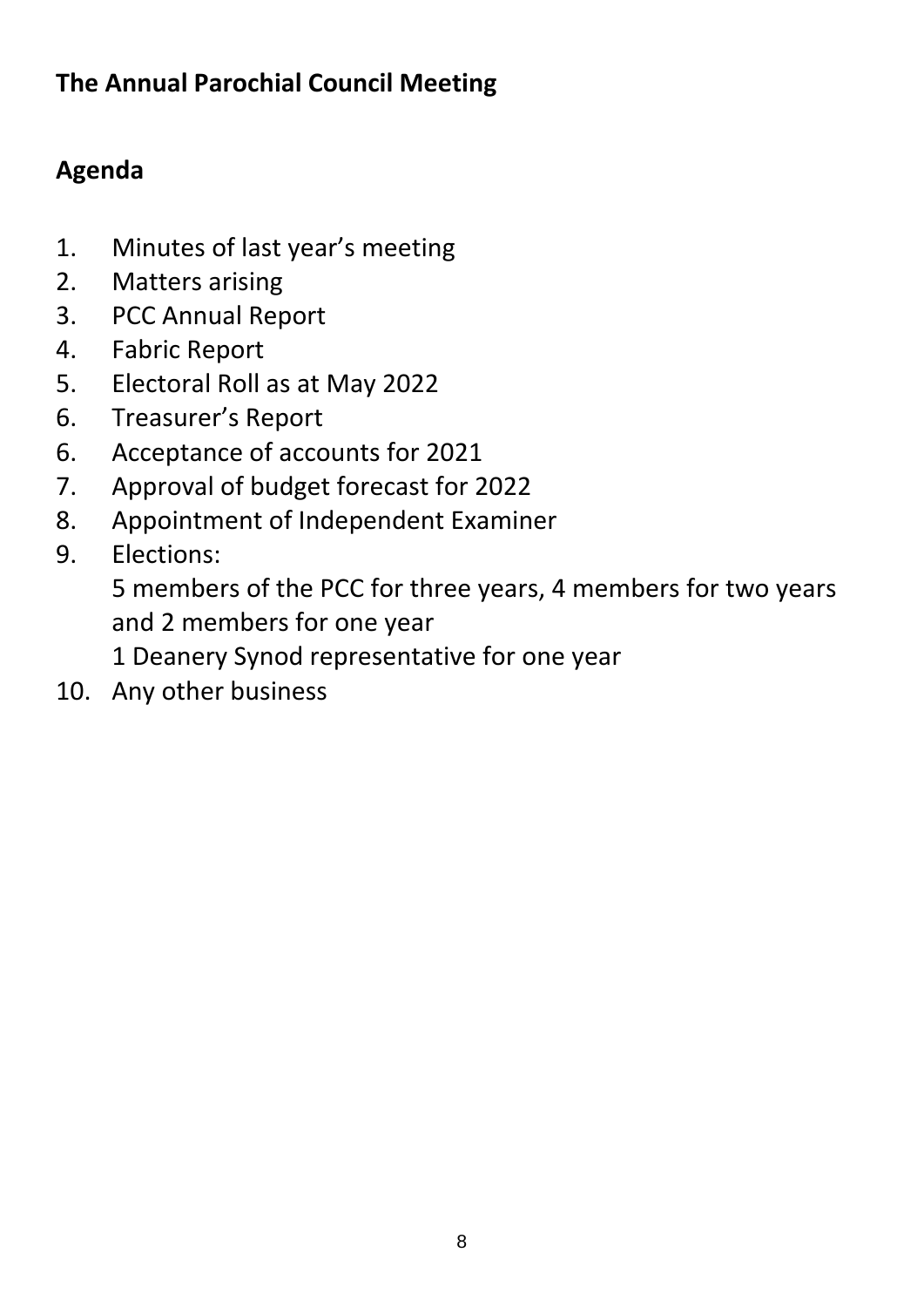## <span id="page-8-0"></span>**Minutes of last year's meeting**

### **Minutes of the Annual Parochial Council Meeting held in St Peter's Church, Harrogate, on Tuesday 25 May 2021**

Present: Revd Dr Alan Garrow as Chairman and 31 others (21 people present in church and 10 present on Zoom).

The meeting opened at 7.10pm.

**1. Minutes** – The minutes of the Annual Parochial Council Meeting held on Tuesday 20 October 2020 were approved.

**2. Matters arising** – There were no matters arising.

**3. PCC Annual Report** - The PCC Report was unanimously accepted. In response to a question about whether we have an environmental plan, Alan acknowledged that work is needed to formulate a plan and Stewart Davies is leading on this.

**4. Fabric report** – The Fabric Report had been published in the booklet and was accepted. Alan thanked Sarah for her leadership on Fabric matters. In response to a question about long term plans in relation to the boiler, Alan stated that there is no current plan to replace the system wholesale.

**4. Electoral Roll** – There are 281 parishioners on the Electoral Roll. A copy was available for viewing.

**5. Treasurer's Report** – David Fisher referred the meeting to the income and expenditure accounts for 2020 and the forecast for 2021 which are in the booklet and reported that the full accounts were available to those interested.

David went through the main items of income and expenditure for 2020 and drew attention to the difficulty of forecasting for 2021 due to the changing situation regarding Covid. In particular, David gave thanks for the promise of a generous donation of £100,000 for this year, which should reduce or even eliminate the deficit for 2021.

Alan reported that David is standing down as Treasurer after 32 years of service to St Peter's in this role. Alan paid tribute to David, emphasising his faithfulness, reliability and integrity and his many other substantial gifts. David was presented with a card and gift and those present expressed their thanks and appreciation in the usual way.

The challenge going forward is to switch to digital accounts and find a team of people who are willing to cover David's role.

**6. Acceptance of accounts for 2020** - The accounts for 2020 were accepted.

**7. Approval of the budget for 2021** - The budget for 2021 was approved.

**8. Appointment of Independent Examiner** – David proposed David Kitson of Bulmer and Co as Independent Examiner and this was unanimously approved.

**9. Election of PCC members** – Stewart Davies had been nominated for election and was unanimously elected as a member of the PCC.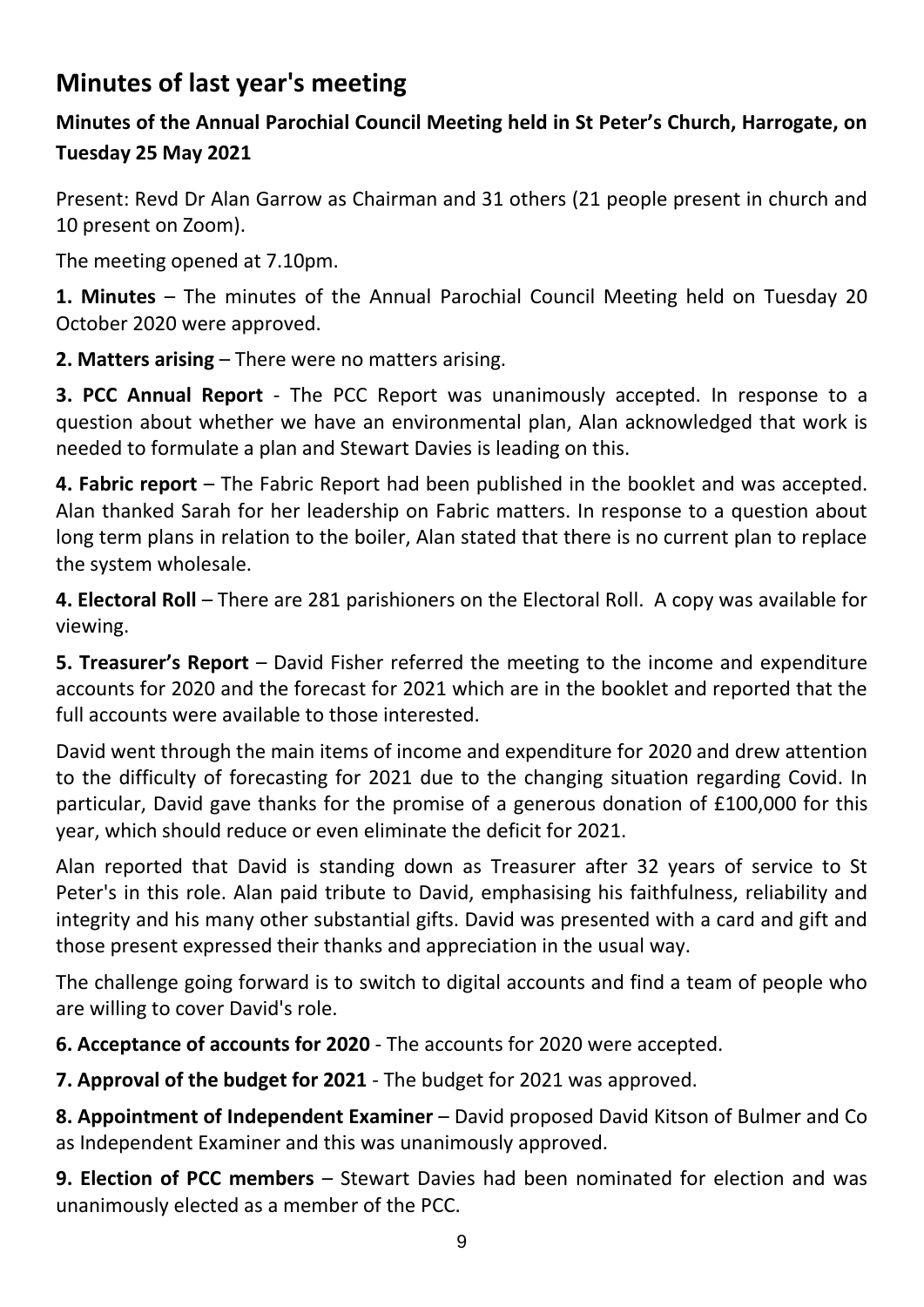**10. Election of Deanery Synod representatives** – Catharine Davies and Beverley Cooper had been nominated and both were duly elected as Deanery Synod representatives.

#### **11. Any Other Business**

In his closing remarks, Alan paid tribute to all those at St Peter's who have cared for people and responded to need during these uncertain times, including the pastoral and food ministry teams.

As we look to re-open fully soon, the challenge will be to find volunteers willing to take up vital roles to support our fundraising and other work.

Alan also paid tribute to Chris and reported the good news that Chris will be invited to stay at St Peter's as Associate Vicar for an additional three years beyond his curacy. Thanks to a generous donation, funding is available to enable Chris to take up this role.

Finally, Alan paid tribute to the vital contribution of the music group and choir and to Steve Martin for his hard work enabling us to offer online services throughout the pandemic.

On behalf of the congregation, Sian offered her thanks to Alan for his leadership over the last year.

The meeting closed with prayers at 7.45pm.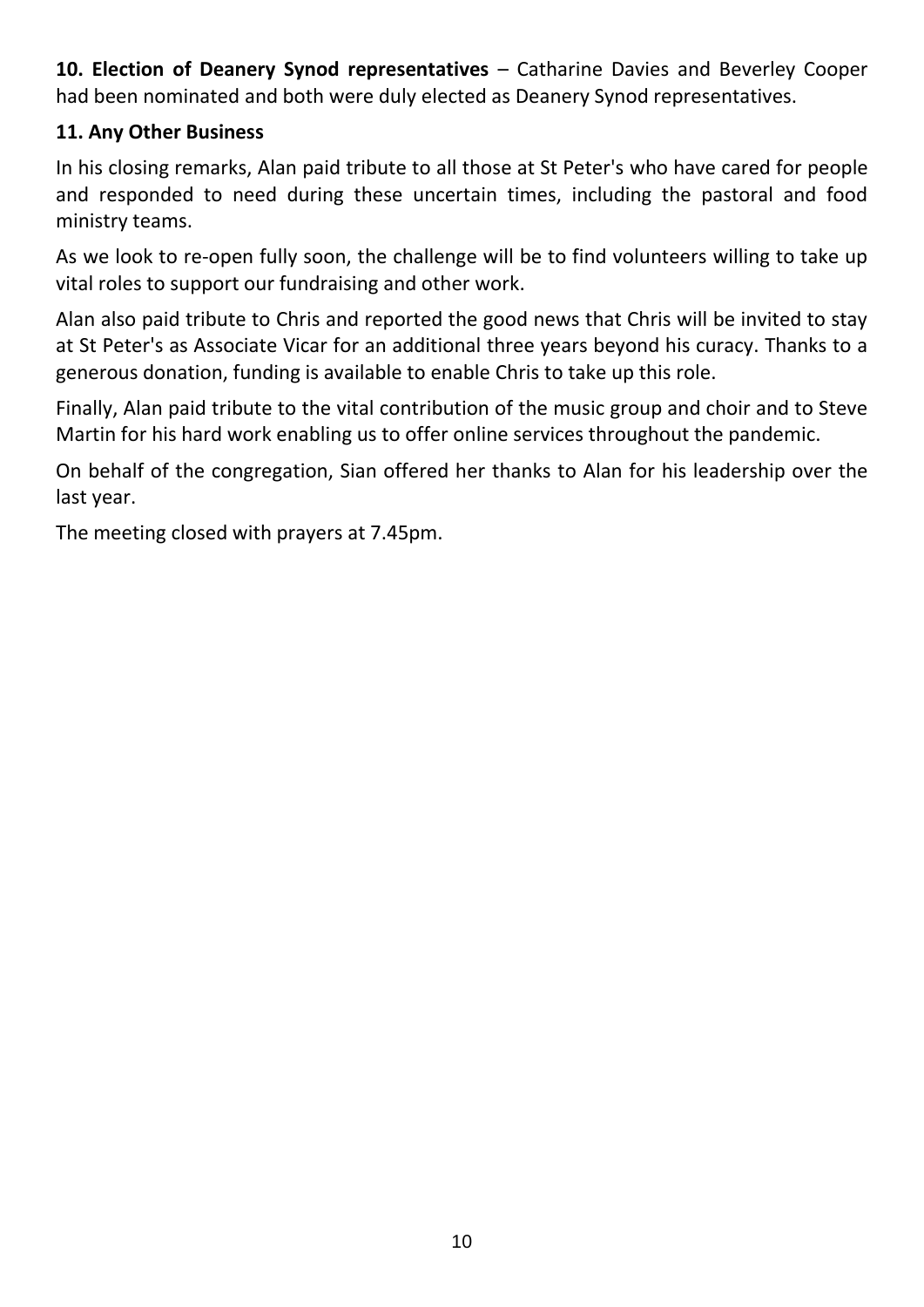## <span id="page-10-0"></span>**PCC Annual Report**

#### **St Peter's Church Harrogate Annual Report of the Parochial Church Council for the year ended 31 December 2021**

#### **Aims and purposes**

St Peter's Parochial Church Council (PCC) has the responsibility of co-operating with the Incumbent in promoting in the ecclesiastical parish the whole mission of the Church pastoral, evangelistic, social and ecumenical.

The PCC is also responsible for:

- ensuring legal compliance with charity law and ecclesiastical law, in particular in the areas of safeguarding, finance, HR and data protection; and
- care for the church building so that it is best suited to the church's ministry and mission, including its meeting spaces and its use for the benefit of the community.

The PCC has also adopted its own purpose statement summarising the above, as follows:

"*We are here to prayerfully discern God's calling on the body of St Peter's and to enable and support its vision. We also have responsibility for the church's finances, fabric and other legal matters."*

#### **Objectives and activities**

#### **Our Vision: Feeding Hungry People**

Our vision is to be a community where people's hunger for belonging, purpose and God himself are ever more truly satisfied.

**Belonging:** A place where *every* person is accepted, known and valued. **Purpose:** A place where *every* person is encouraged to live out their unique vocation. **Worship:** A place where *every* person is enabled to offer whole-heart and whole-life worship to God.

#### **Our Values:**

**Open:** accepting of people without pre-condition or judgment.

**Generous:** seeking to be a sign of God's generosity in the way we treat one another, and in our efforts to bless the town and wider world.

**Engaged:** engaging with our local community, responding to social need, and working to support one another in the challenge of following Jesus in everyday life.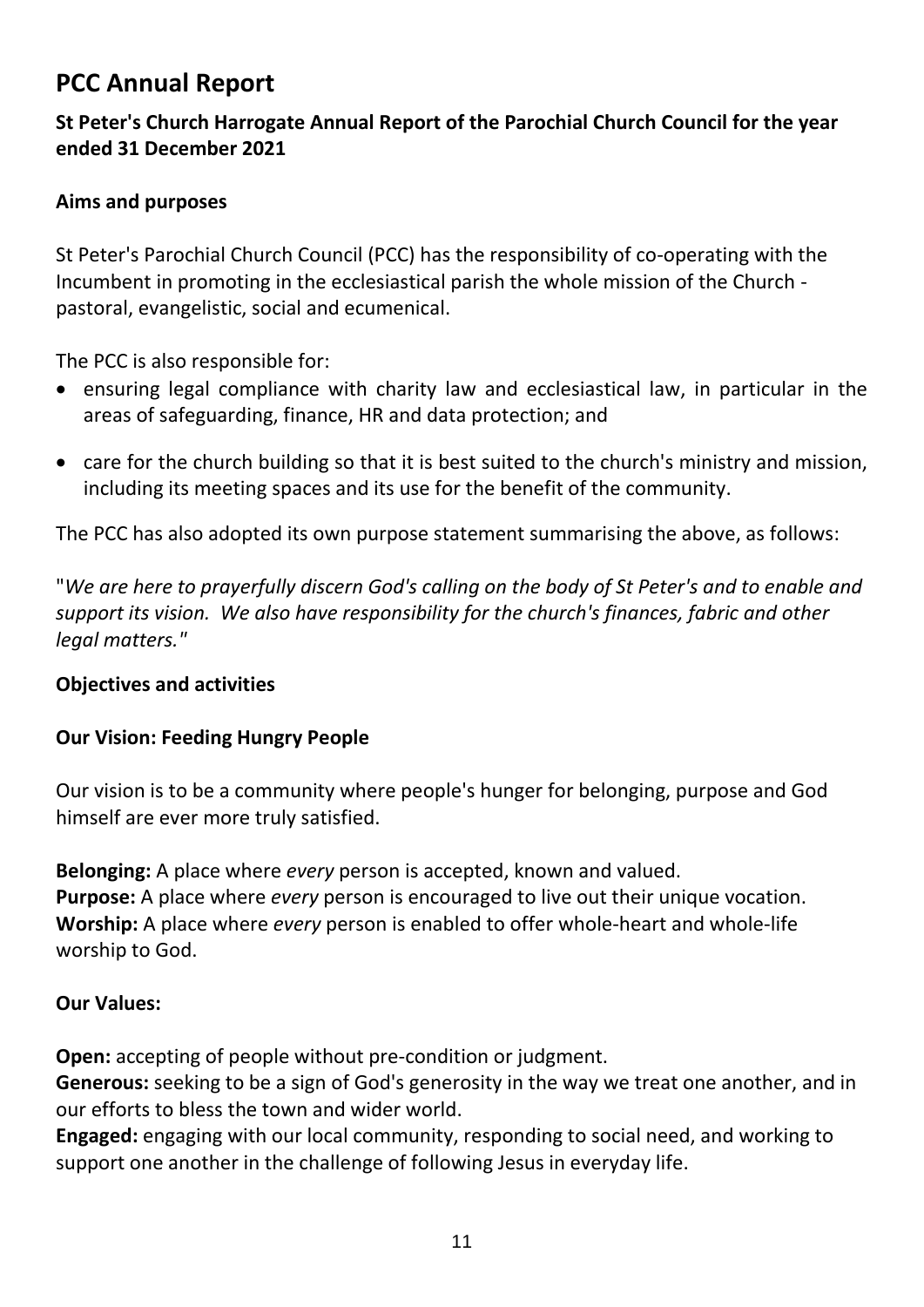#### **Children and Young People**

We believe that children and young people deserve our particular care and respect. We are committed to enabling them as individuals who are accepted, known and valued, are encouraged to discern and live out their vocation, and who are enabled to participate fully in worship.

#### **Isolation and Loneliness**

We recognise isolation and loneliness as one of the greatest challenges faced by many people living in Britain today. We are committed to valuing everyone, including those who commonly find themselves excluded or ignored in other contexts.

Our activities during the year were guided by our vision and values and we also considered the Charity Commission's guidance on public benefit.

#### **Achievements and performance**

#### *Belonging*

As we emerged from lockdown restrictions during 2021, we sought to maintain and enhance our welcome, connections and community both online and in person. When restrictions were eased in the summer months, the PCC sought to safely restart as many in person activities and services as possible, bearing in mind volunteer availability and capacity.

Many of the activities and groups valued by the St Peter's community were able to restart during the year, for example Afternoon Fellowship, Toddlers Group, Ladies who Lunch, Men's' Breakfast and Evening Fellowship. In addition, the St Peter's Players staged successful performances of "Oliver!" in November, involving performers of all ages and in front of live audiences.

At the PCC's away day in September, developing the welcome we provide was identified as a key priority. To help us implement this, a Welcome Officer was appointed in November.

#### *Purpose*

At the beginning of the year, St Peter's ran an online Alpha course and during Lent, the "Rhythm of Life" course was also held on Zoom. Although some learning and discussion groups (such as the town centre bible study group and house groups) remain suspended, a "Thinking about God" discussion group did meet in person during the latter part of the year.

A youth confirmation group also met online, culminating in the confirmation of six of our young people (and one adult) in June.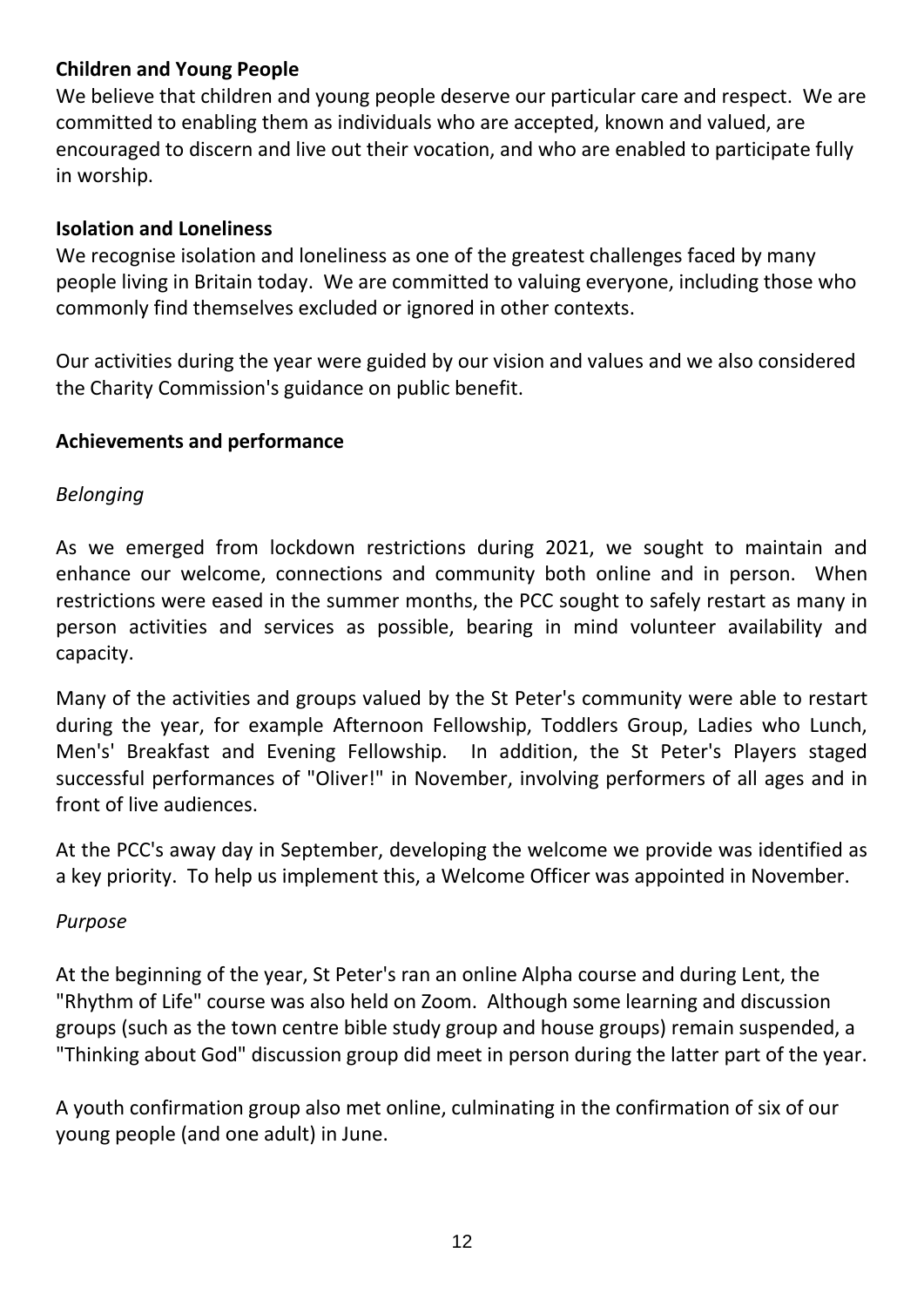#### *Worship*

As restrictions were lifted over the spring and summer months, we were able to gradually resume most of our usual, pre-pandemic pattern of weekly worship. In person worship at the Sunday 9.30 and 11.00 services was resumed, initially with social distancing measures in place. We also welcomed the resumption of the 8.30 communion service, the Stepping Stones service (formerly Afternoon Church) and Choral Evensong on Sundays, together with the midweek Healing service, Café Reflexions and the Thursday morning communion service.

In addition to the resumption of in person worship, our online worship provision has continued at the 9.30 Family Communion and at morning and evening prayer during the week.

#### *Open, Generous, Engaged*

Our food ministry has continued throughout the year, providing vital sustenance and welcome to those in need. Breakfast is served in church daily (except Sunday), together with hot meals (to eat in or take away) on Mondays, Wednesdays and Fridays and a hot Sunday lunch. A food "supermarket" is available on Thursdays.

Our team of welcomers, under new leadership, have enabled us to open St Peter's once again for visitors, groups and those seeking quiet and solace during the day. Towards the end of the year, we were also able to resume events engaging with the local community including the Christmas Tree Festival and Saturday refreshment days.

#### *Children and Young People*

We are conscious that many younger children in particular have probably felt the most disconnection from our church community during lockdown. Therefore, the welcome we provided to children as in person worship and activities resumed was a particular focus. Age-appropriate activity bags were assembled for use by children during the 9.30 service and Sunday Club restarted in October, initially with a booking system.

The development of the Stepping Stones service (formerly Afternoon Church) has also continued and by the end of the year had resumed its weekly pattern and welcomed new families to its community.

Sanctuary, our youth group, continued to meet virtually and when permitted outdoors, despite the challenges of lockdown. As restrictions were eased, the group was able to meet again in church and take part in trips and activities.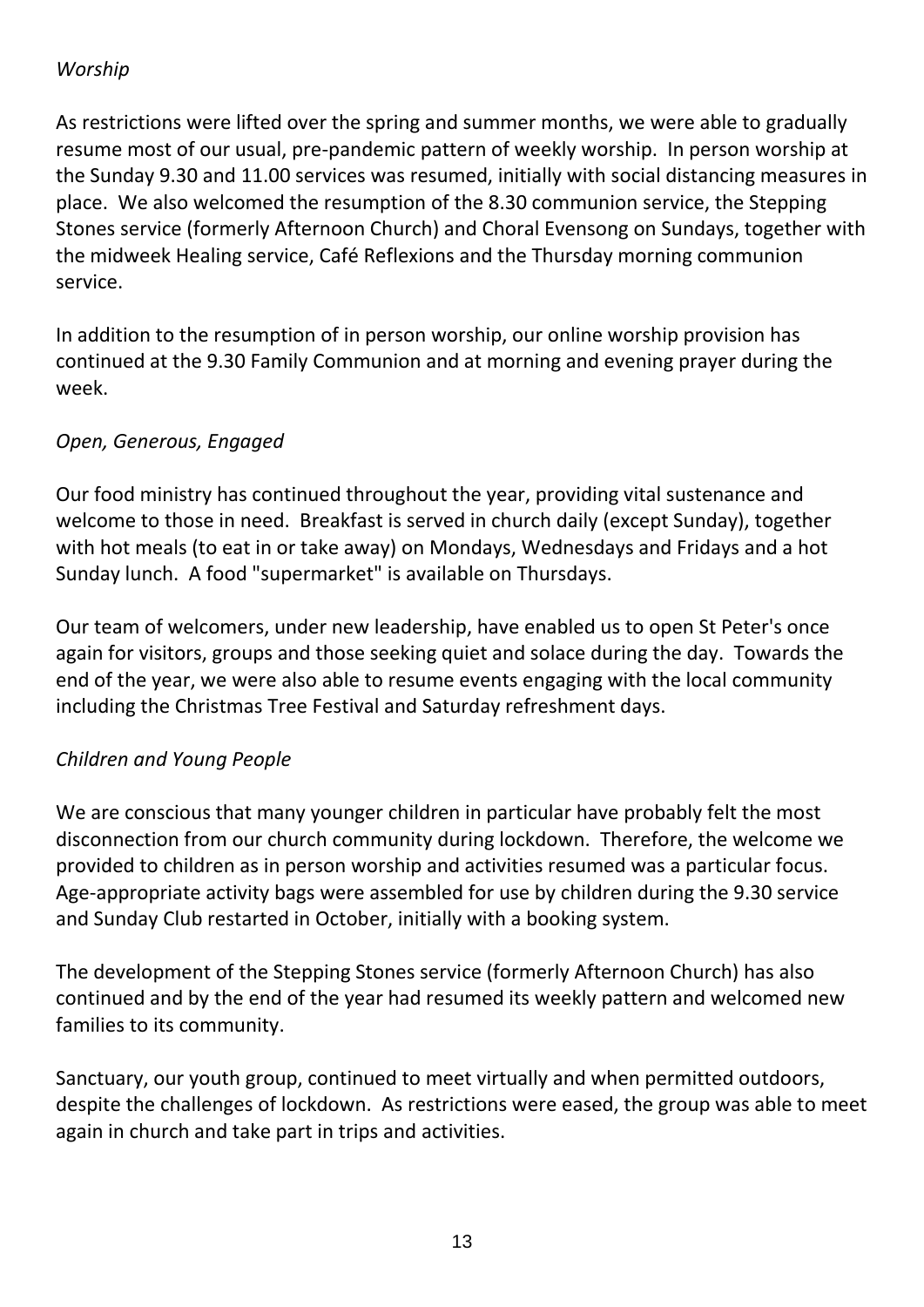#### *Isolation and Loneliness*

Building on the pastoral work done during 2020, a revitalised pastoral care team was commissioned in 2021 and continues to focus on tackling isolation and loneliness in our community, which has been exacerbated by the pandemic.

#### **Safeguarding**

The PCC has adopted the House of Bishops safeguarding policy statement and procedures around the reporting of serious incidents – these, together with safeguarding contact details, are on display in church and on the website. During the year, the PCC reaffirmed its commitment to this statement and the church's own safeguarding policy. Safeguarding is on the agenda of every PCC and standing committee meeting.

#### **Charitable giving**

Although it was not possible to hold the Christmas Fair during 2021 (which is the main source of fundraising for our charitable donations), the PCC agreed to donate a total of £3,000 to six local and overseas charities with connections to St Peter's.

#### **Financial review**

Total receipts on unrestricted funds were £333,849 of which £240,386 was unrestricted planned giving and voluntary donations including a very significant and generous one-off donation. A further £33,695 was from Gift Aid.

Other sources of unrestricted funds include a grant of £30,034, Church letting, parish fees and fundraising totaling £19,708 and Furlough, interest and other income of £10,026. Full details are shown in the Financial Statements.

Restricted donations, income and associated gift aid of £35,686 were also received. These transactions relate to our food ministry and the building and are detailed in the Financial Statements.

#### **Reserves policy**

Unrestricted reserves at the year end stood at £124,000 (2020: £85,000). The PCC's reserves policy is:

| Operating costs to cover unforeseen eventualities | £35,000 |
|---------------------------------------------------|---------|
| To maintain the building and its contents         | £50,000 |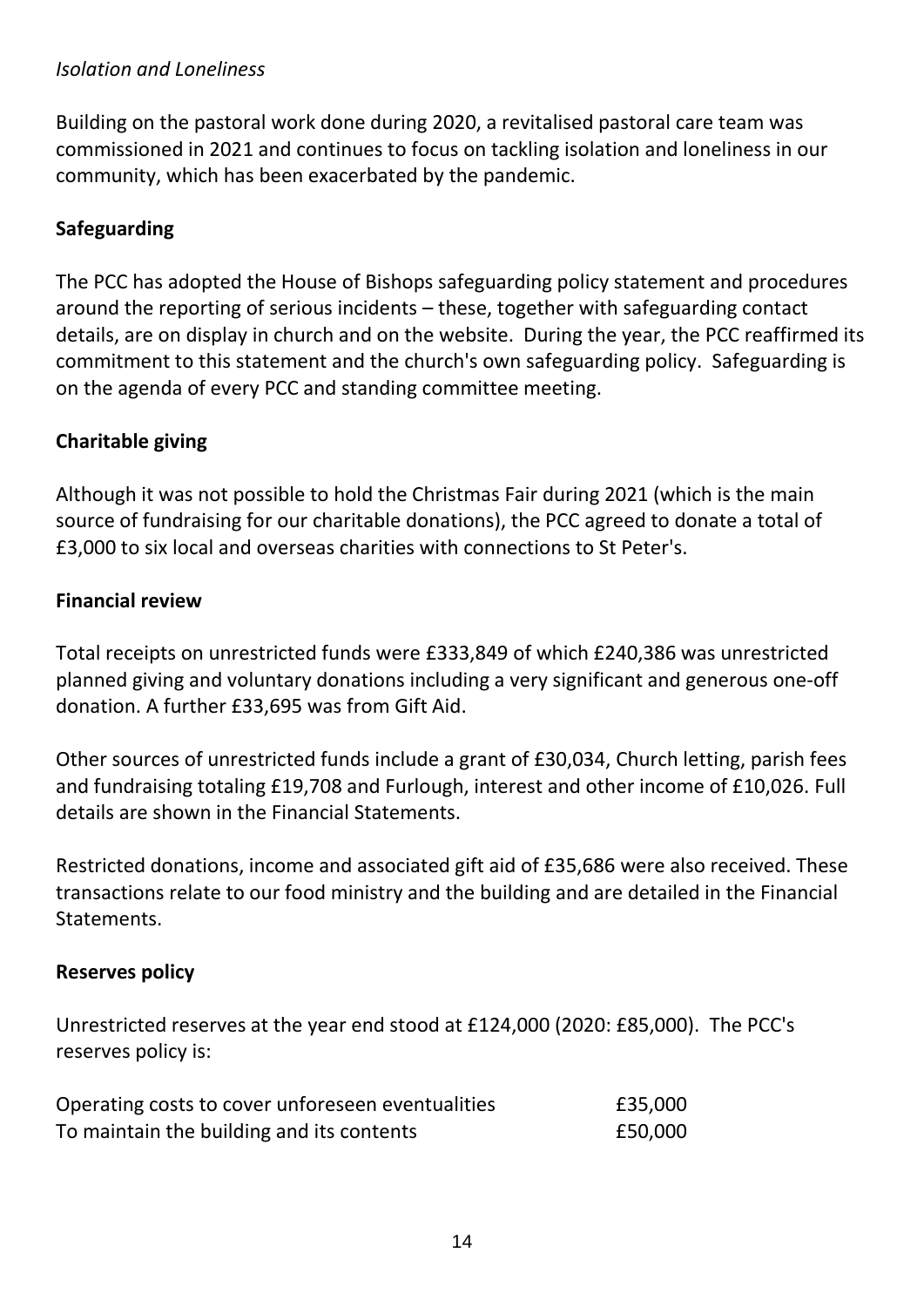#### **Volunteers**

The PCC is grateful for the hard work and dedication of all involved in the life of St Peter's. We would particularly like to thank all those volunteers who have enabled us to resume in person worship and activities this year, especially those who have taken on new or increased responsibilities.

We are also thankful for the service of our churchwardens, Sian Lockwood and Sarah Martin who have helped us to navigate the challenges and changes this year has brought with care and enthusiasm.

We would also like to express our thanks and gratitude for the dedicated service of our former Treasurer, David Fisher, who retired from office in May 2021 after 32 years.

#### **Structure, governance and management**

The PCC is a corporate body established by the Church of England. It operates under the Parochial Powers Measure. It is a registered charity, with number 1134494.

The method of appointment of PCC members is set out in the Church Representation Rules. The membership of the PCC consists of its clergy, churchwardens, deanery synod representatives and members elected at the APCM by those on the electoral roll of St Peter's (which includes the treasurer and secretary). All members of our congregation are encouraged to register on the Electoral Roll and stand for election to the PCC. At the 2021 APCM (held on 25 May 2021), the Electoral Roll stood at 281.

The PCC members are responsible for making decisions on all matters of general concern and importance to the parish, including deciding on how PCC funds are to be spent.

The PCC met five times during the year (including three times on Zoom), with attendance at meetings averaging at 81% over the year across all members (2020: 90%).

In addition, the standing committee reports back to the PCC regularly with minutes of their decisions received by the full PCC and discussed as necessary.

#### **Administrative information**

St Peter's is situated at the heart of Harrogate adjacent to the War Memorial, and in the midst of the commercial centre of the town. It is part of the Diocese of Leeds within the Church of England. The address for correspondence is:

St Peter's Church Cambridge Road Harrogate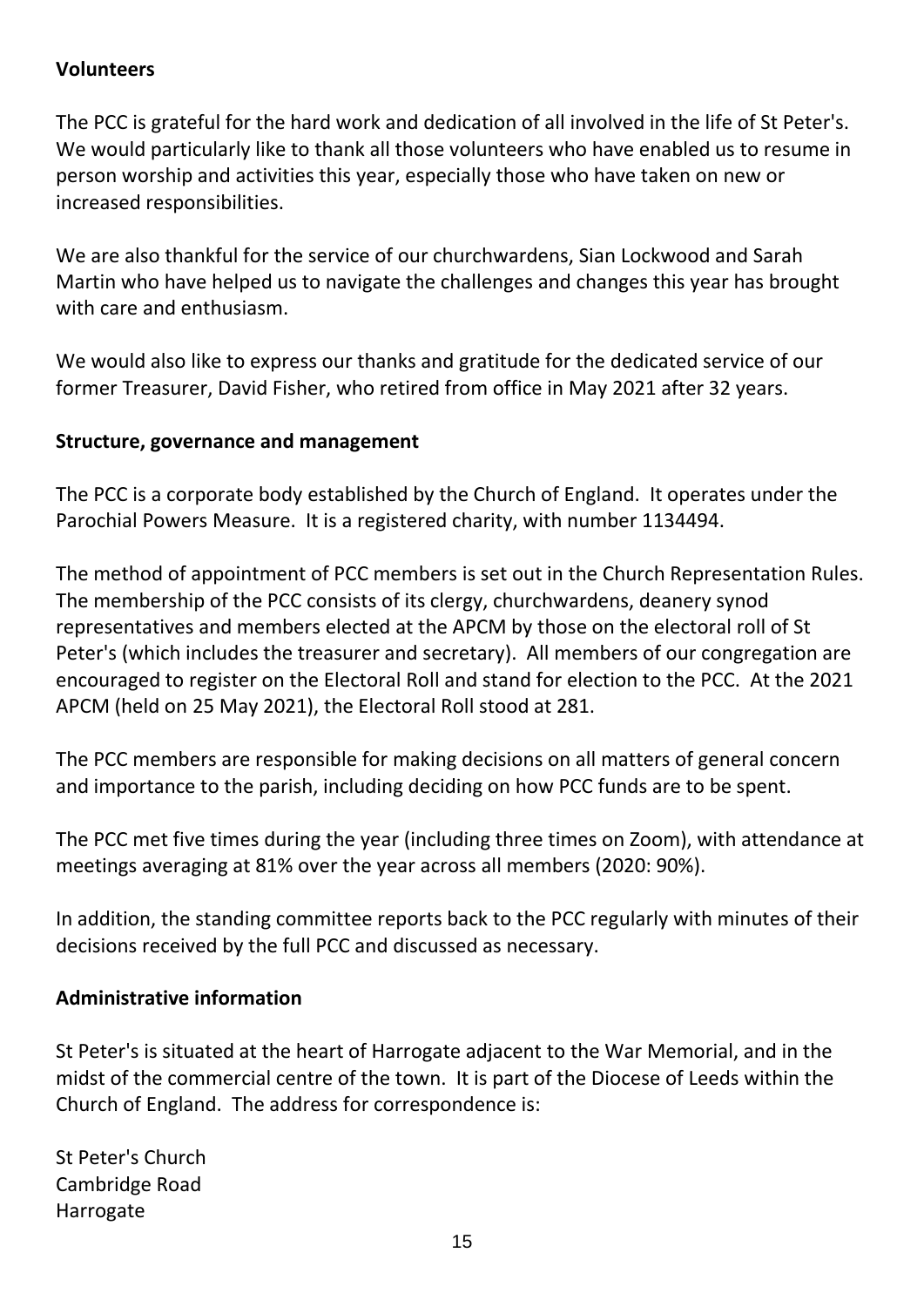North Yorkshire HG1 1PB

#### **PCC members**

PCC members who have served during 2021 are:

Ex-officio members:

| Incumbent     | <b>Alan Garrow</b> |
|---------------|--------------------|
| Curate        | Chris Clayton      |
| Churchwardens | Sian Lockwood      |
|               | Sarah Martin       |

Deanery Synod Representatives:

| Hannah Beck             |  |
|-------------------------|--|
| <b>Beverley Cooper</b>  |  |
| <b>Catharine Davies</b> |  |

Elected Members:

Jo Bagley Kate Blake Lance Burgess Stewart Davies Peter Dickinson Sue Heapy David Hipkin (Treasurer) Judith Simpson Roy Taylor Angus Turner

Co-opted Members:

Rachel Fell (Secretary) David Fisher

Wesley Chapel Representatives:

Trevor Dixon Judith Yeats

Approved by the PCC at its meeting on 29 March 2022 and signed on its behalf by the Chair of the meeting.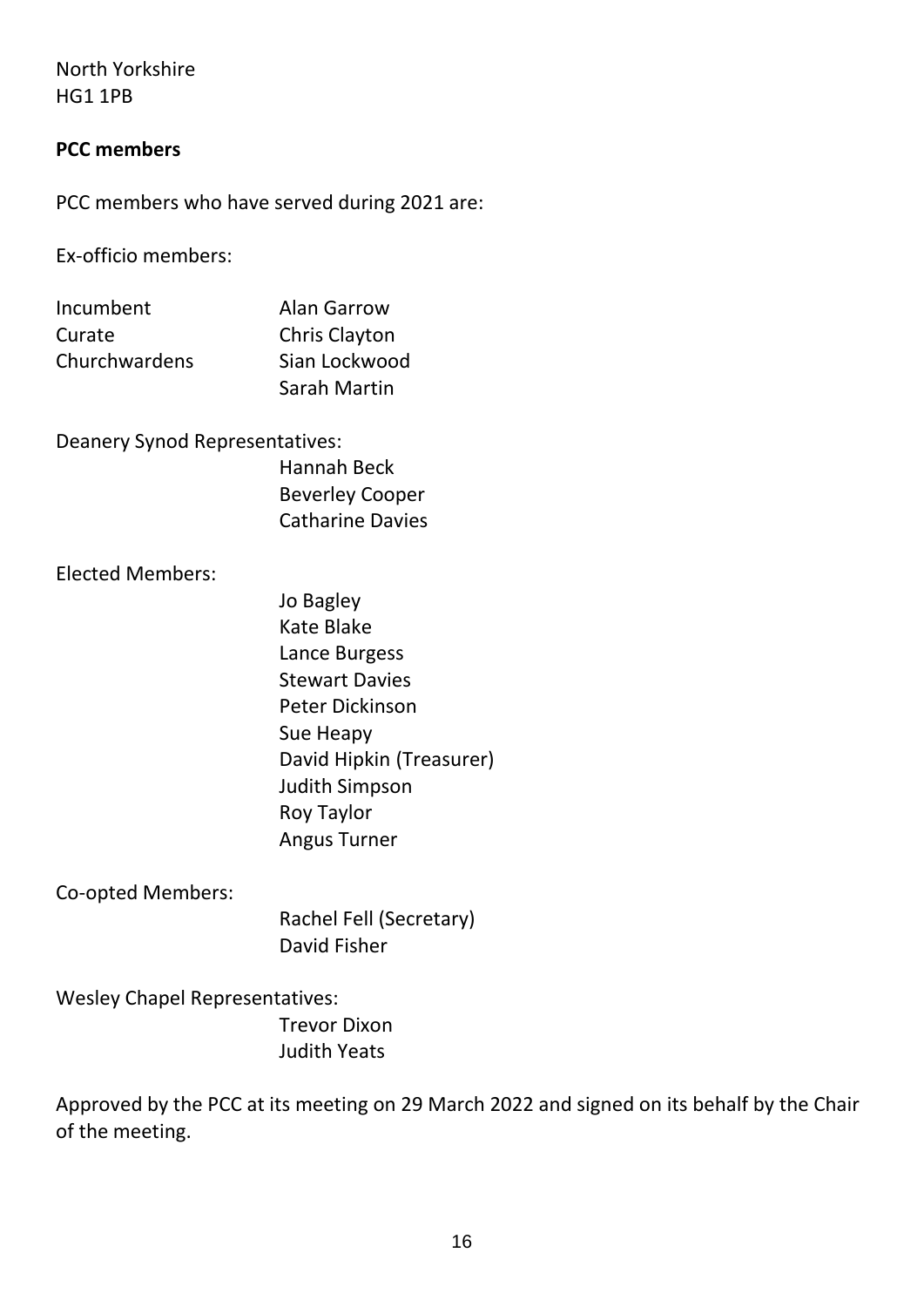## <span id="page-16-0"></span>**Fabric report**

I am very happy to report that our wonderful maintenance team, Nigel and Asim, have worked diligently throughout the year to keep the building, inside and out, in good working order, including the clearing of gutters of debris, and the removal of snow on the west porch. These 2 particular tasks have been to prevent the ingress of water streaming down the interior walls, as has happened in the past. My heartfelt thanks go to both of them, and to Carole, for their thoughtful and caring approach to their work.

The boiler was serviced by a different engineering company with some success, allowing us to maintain the correct temperature for both the organ and the congregations. I am very thankful for Stewart Davies and a team of experts for the experiments we have taken part in, to try to reduce our carbon footprint on the planet, in regard to the heating. This is an on-going project.

We have finally had the building inspected for the Quinquennial Report and I'm very relieved to tell you there was nothing unexpected or for immediate attention. It related mainly to the roof and the interior walls, which we will need to address in the next few years.

A new Friday cleaning team was set up after the  $3<sup>rd</sup>$  lockdown, they all work hard every week to keep the church spick and span for the rest of us to enjoy, and I'm sure you will join me in thanking them and being very grateful for their time and diligence.

2021 began with a break-in early January, with a TV being stolen (not a great start) and ended with us all enjoying and appreciating the splendour of the new Altar Frontal for Advent; an absolute joy and wonder to behold, as we gaze at it, we can ponder on its interpretation for ourselves.

We are greatly blessed to have a remarkable building to worship in, and to enjoy one another's company, let us work together to keep it glorious for this present time and for generations to come.

#### **Sarah Martin**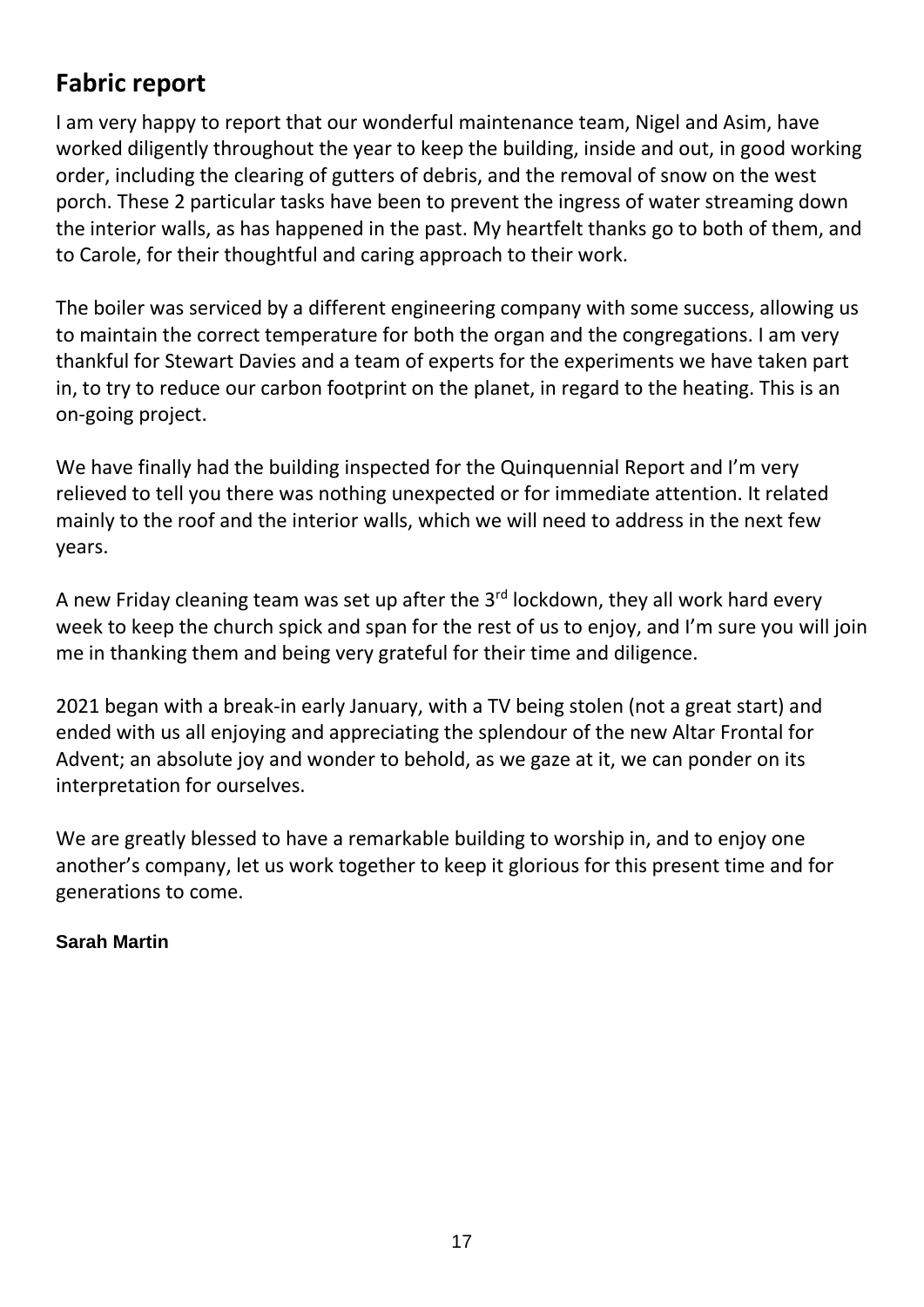## <span id="page-17-0"></span>**Treasurer's Report**

During the last 12 months we have been implementing a new accounting system specifically developed for the charity and not for profit sector which is used extensively by other churches. The task has been significant and highlights what a fantastic job our previous Treasurer David Fisher did whilst managing the accounts manually for some 30 years.

The figures overleaf show the allocation of unrestricted income and expenditure for 2021 and a forecast for 2022. The figures do not include restricted income and expenditure for the various funds maintained by the PCC which are all shown in the full accounts. We have been living through highly uncertain times with restricted opening due to Covid and now rapidly increasing energy costs and inflation so forecasting with any accuracy is difficult.

It is encouraging to see sources of income such as church lettings and fundraising activities start to increase again following Covid. Likewise, the early adoption of the Parish Giving scheme by approximately 40 people is a positive sign and I would encourage everyone to sign up for this initiative as it simplifies the administration and means we can access the gift aid immediately.

The message in the figures overleaf is however that we are very reliant on a few very generous donors. The 2021 result would have been a large deficit if we had not received grants, furlough support and most importantly some very significant donations. Instead, we carry forward a surplus of £50,217 into 2022.

In 2022 our parish share has increased by £30,000 and we have budgeted for increased energy costs and fabric / repair costs. Fortunately, we are aware of two large legacies and another substantial donation has been promised. Without these very significant sources of income we would be facing an in-year deficit of approximately £186,000. However, with large donations and the 2021 surplus carried forward the year-end position is predicted to be a surplus of approximately £103,000.

Please do not hesitate to contact me if you have any questions relating to our finances.

**David Hipkin Treasurer**